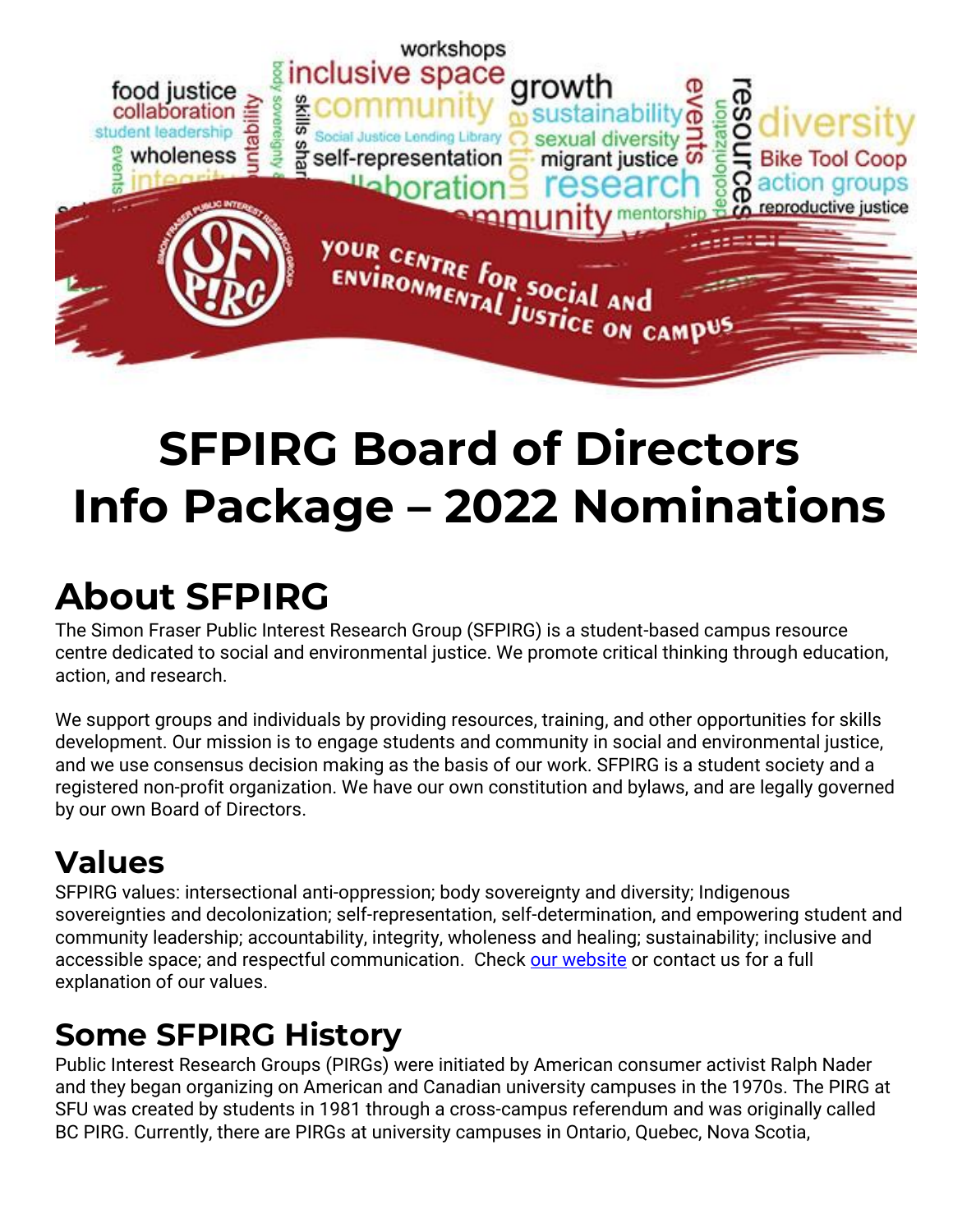Saskatchewan, Alberta and British Columbia. BC has two PIRGs - SFPIRG at Simon Fraser University, and PGPIRG at the University of Northern BC (in Prince George).

Over the years, SFPIRG has grown into an established organization that provides students with a place to apply their knowledge in their personal lives and in the community at large.

## **SFPIRG Membership**

SFPIRG is a student-funded non-profit organization, autonomous from the University, Simon Fraser Student Society, and the Graduate Student Society. Each semester we receive \$3.00 from full-time undergraduate students and \$1.50 from part-time undergraduate students. A successful graduate student referendum in Spring 2020 increased grad student membership fees and tied them to local inflation rates. As of Fall 2021 we receive \$5.61 from full-time graduate students and \$2.81 from parttime graduate students. After paying their student fees, all students are members of SFPIRG and can use the resources available through our centre. Non-students can also become associate members of SFPIRG and get involved with us.

What do we do with fees we collect? We offer many great services such as equity support on research, homework, and for TAs and TMs to improve their classroom environments as well as trainings for the campus community throughout the year. We offer funding for student activities and projects such as through the Usamah Ansari Creative Justice Award. We also offer resources such as projectors, art materials, and rally supplies for student events and activities. Our equity library also offers many resources on marginalised research topics such as disability justice, abolition, and the steps and skills it takes to transform the world.

We realize that not everyone shares SFPIRG's values, so we do offer students the ability to revoke their membership. We offer a fee refund period every semester, usually during the 4th week.

#### **Volunteers**

Volunteers are involved at all levels of SFPIRG, from project members, Action Group members, Board members, committee members, and more!

#### **Consensus Decision Making**

SFPIRG uses consensus decision making as a basis for our work. It is a philosophy that works to include everyone's input into decision making processes.

Instead of simply voting for an item and having the majority of the group getting their way, a consensus group is committed to developing and agreeing to support solutions that everyone actively supports – or at least can live with.

Ideally, this ensures that all opinions, ideas and concerns are taken into account. By listening closely to each other, the group aims to come up with proposals that work for everyone.

Consensus is neither compromise nor unanimous decision-making – it aims to go further by weaving together everyone's best ideas and most important concerns – a process that often results in surprising and creative solutions. This is because when a decision is not favourable to the whole group, we need to take the time to find better solutions.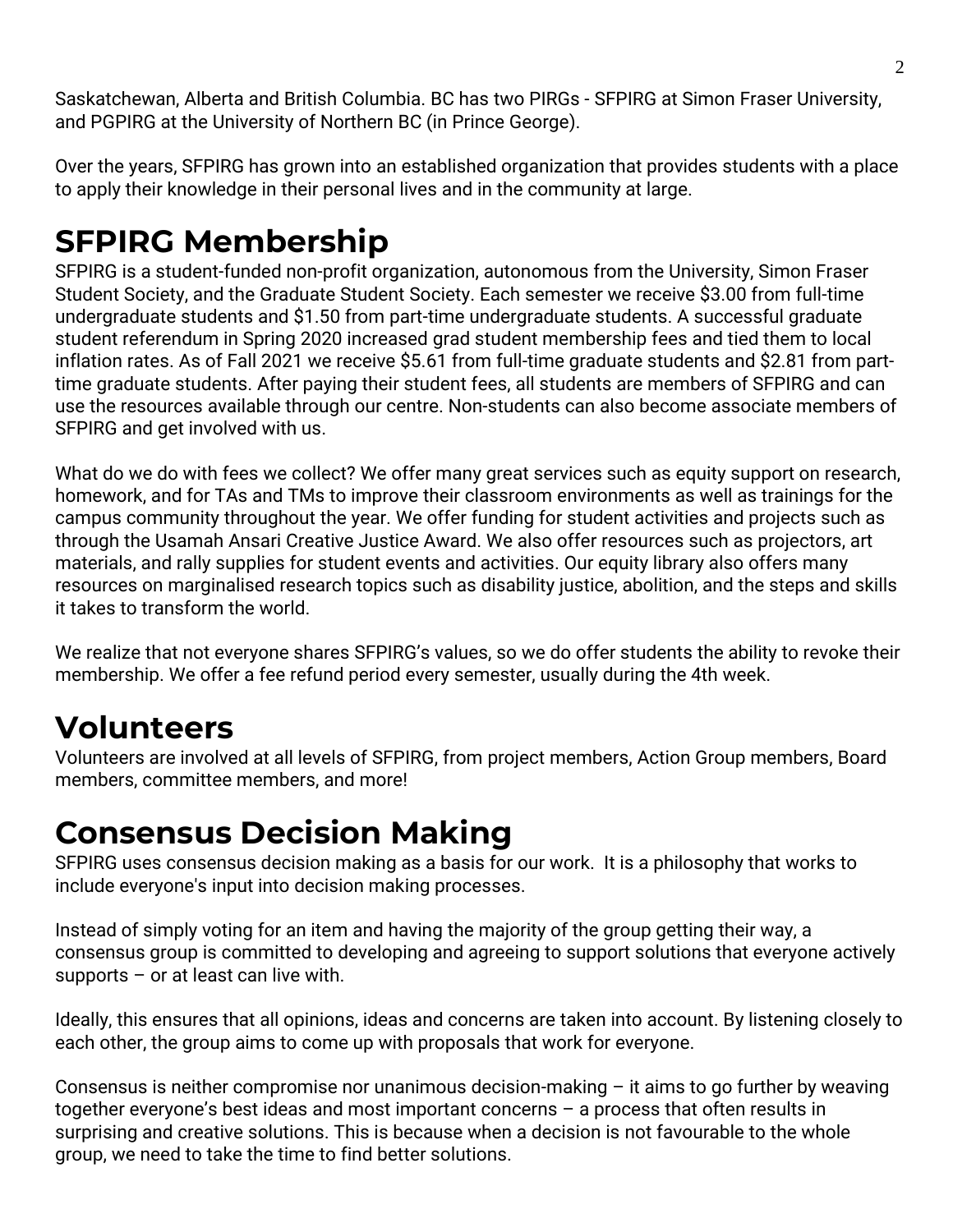# **More Details on the Board of Directors**

#### **What Does the SFPIRG Board Do?**

The SFPIRG Board of Directors can legally be comprised of between 3 and 9 individuals, but the minimum target is 7. Most often, Board members are students from SFU, but staff, faculty and community members are also encouraged to apply. A maximum of 2 members of the Board can be non-students. SFPIRG works as a non-hierarchical organization.

The role of the SFPIRG Board is to:

- support the work of SFPIRG's Projects, Action Groups, and Committees
- be part of the planning, visioning and setting of priorities for the organization
- be responsible for the society as defined by the Societies Act and the SFPIRG constitution
- be the employer as defined by the Collective Agreement with CUPE
- work collectively with the staff to oversee the work of the organization

Board members cannot receive any remuneration for their work with SFPIRG.

### **What kind of skills or experience would be an asset?**

- experience working with student and/or community groups
- able to work well and communicate within a volunteer based, grassroots, non-profit setting
- have experience with consensus decision making
- have experience with drafting policy
- have conflict resolution skills

## **You Can Gain Skills:**

Many skills can be gained or improved through your participation on the Board. These include:

- consensus decision making
- successful meeting facilitation
- administrative and computer skills
- education on various social and environmental justice issues
- non-profit organizational skills
- financial management skills

## **Inclusion & Access is a Priority at SFPIRG**

SFPIRG is working towards inclusiveness in its membership at all levels particularly the Board. We encourage people from under-represented groups on campus as well as people with a strong antioppression analysis to put forth a nomination. These include, but are not limited to women, people of colour, Indigenous people, people with dis/abilities, queer and trans folk, and others who face systemic barriers to full participation.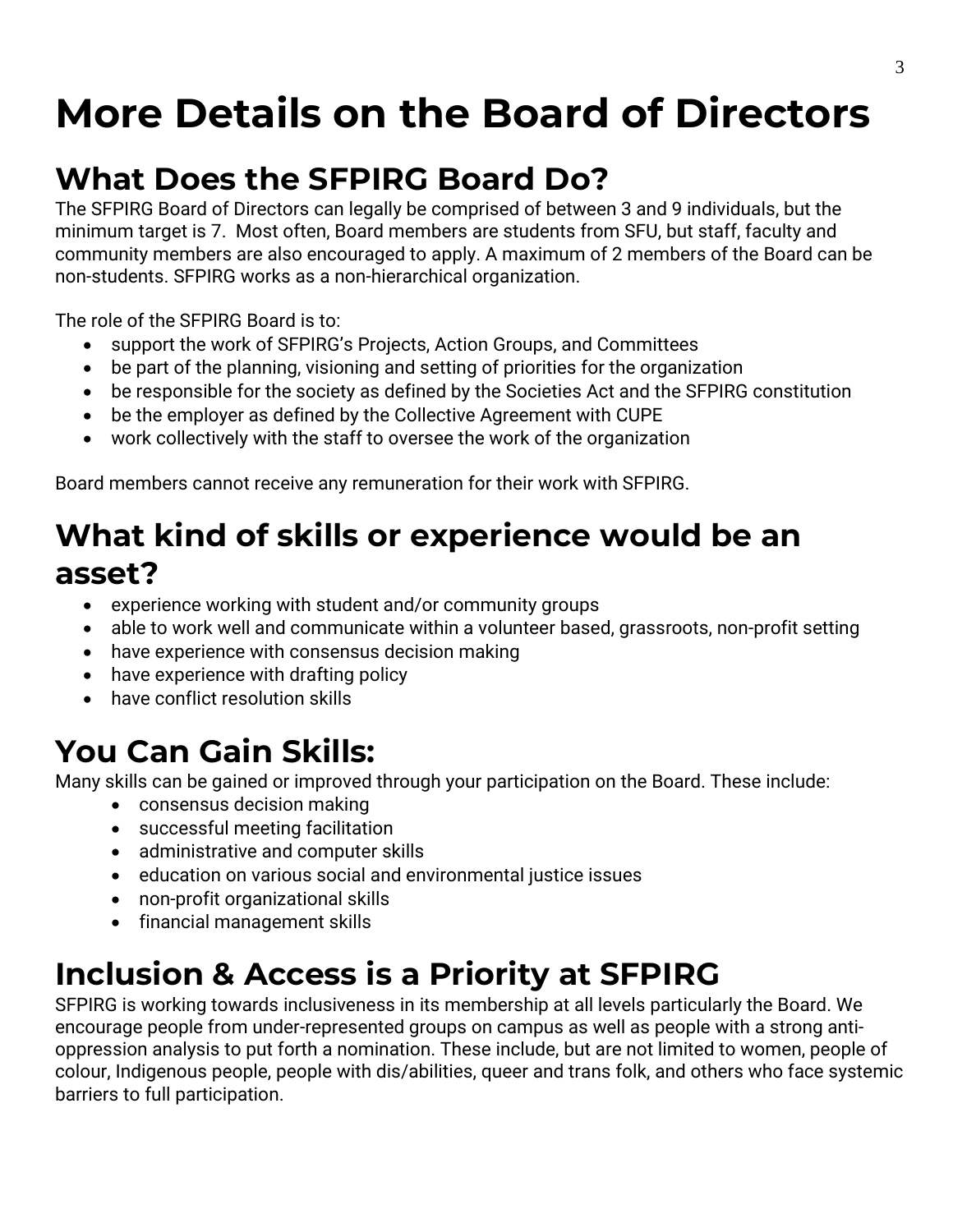## **How Much Time is Required?**

The Board requires a time commitment, which sometimes varies from week to week, but generally looks like:

- 3-5 hours a week
- at least one year on the Board
- One 2-hour meeting or training every other week (must be able to stick to a 'fixed' meeting schedule, which changes at the beginning of every semester).
- Participation in at least one committee

## **Committee Work**

Committees are also part of the ongoing work of each Board member.

Our current Committees are:

- Policy responsible for creating and reviewing organizational policies in a wide range of areas, and developing actions to create a more accessible and inclusive environment.
- Human Resources responsible for creating and reviewing policies related to employment and staffing, including hiring, appraisals, Collective Agreement, and more.
- Finance responsible for creating and reviewing financial policies and budgets, and allocating our grants budget to community and campus social justice initiatives.

## **Other Board Responsibilities**

Fiduciary Duties:

- Skill: In carrying out their obligations, Board members are expected to use an appropriate degree of skill. This means using the skills each Board member has to make competent decisions on behalf of the organization.
- Diligence: Board members are expected to attend meetings and to become as fully informed as possible regarding all aspects of SFPIRG operations, including any issues that affect SFPIRG.
- Loyalty: Board members must act with honesty and in good faith in what they reasonably believe to be the best interests of SFPIRG. Board members must act with loyalty at all times. Loyalty includes:
	- o Honesty: disclosing benefits and threats to the organization.
	- o No Conflict of Interest: Board members cannot place themselves in a situation where their duty as a Board member conflicts with their interest or with their duty to others.
	- $\circ$  No Self-Dealing: Board members may not profit in any way from their relationship with the organization and should not enter into contracts with it.
	- $\circ$  Confidentiality: Board discussions and internal workings of the organization must be kept confidential.

Further, SFPIRG board members are expected to communicate respectfully with each other, staff members, volunteers, members of the electorate and the greater community. They are expected to represent SFPIRG in a fair and accurate manner at all times, and clearly distinguish their own opinions from those of SFPIRG. Board members are not to express opinions on behalf of the organization unless specifically given leave to do so.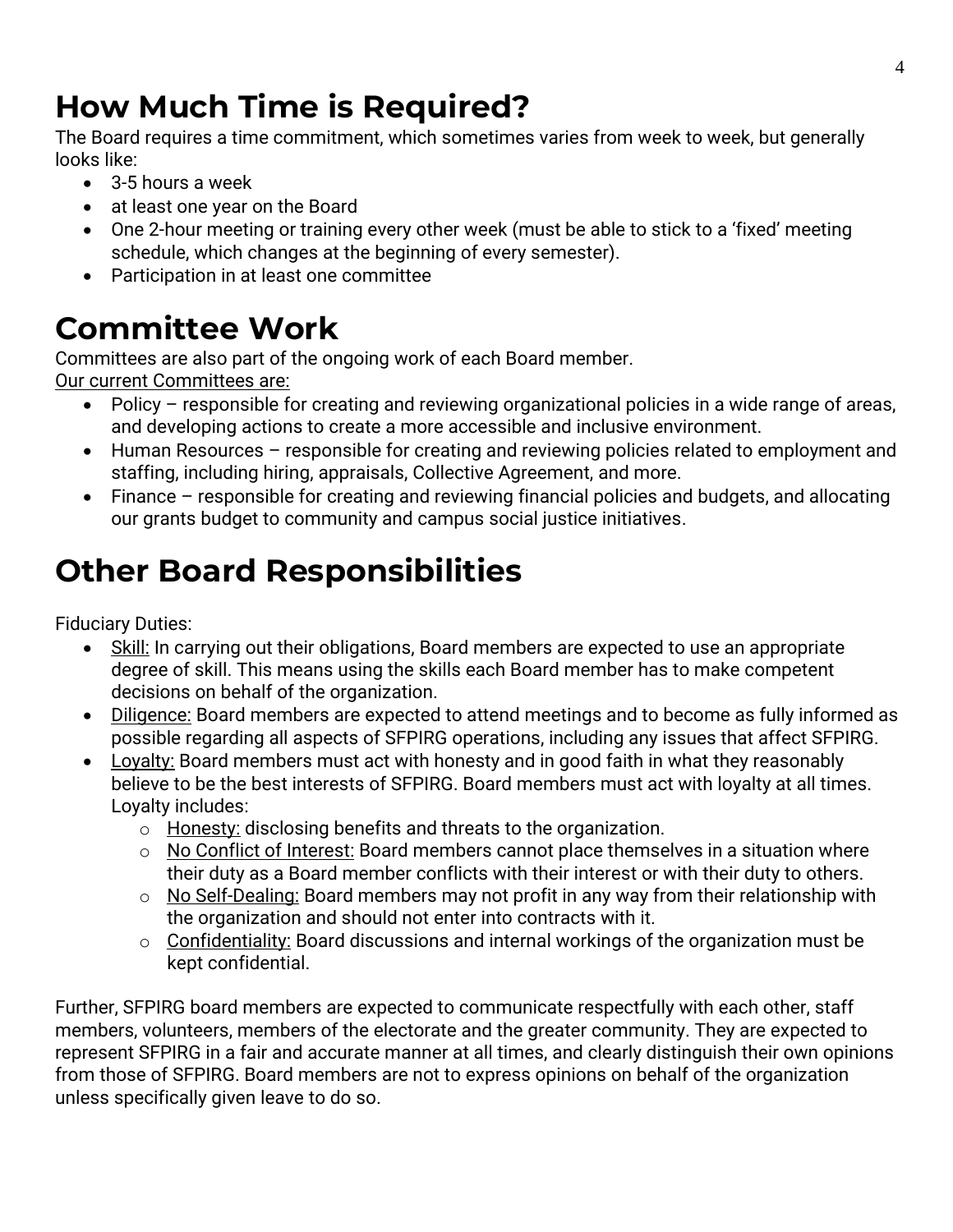#### **Once you become a Board member, you are also responsible for the following:**

- Abiding by SFPIRG constitution and bylaws, policies and the collective agreement signed with SFPIRG's unionized staff.
- Fulfilling your portfolio and/or committee responsibilities.
- Preparing for meetings, which means being aware of the agenda, reading correspondence, email and preparing for the meeting ahead of time.
- Communicating reasons for meeting absences.
- Acting in accordance with the principles of consensus decision-making.

### **You are also required to be familiar with SFPIRG's:**

- Action Groups, Projects and Committees
- Mission Statement
- Diversity and Access Policy
- Constitution and Bylaws
- Budget and Financial Statements
- Policy Package

• Collective Agreement

You can find this information on our website: <https://sfpirg.ca/> You can find our governance documents here:<https://sfpirg.ca/governance-documents/>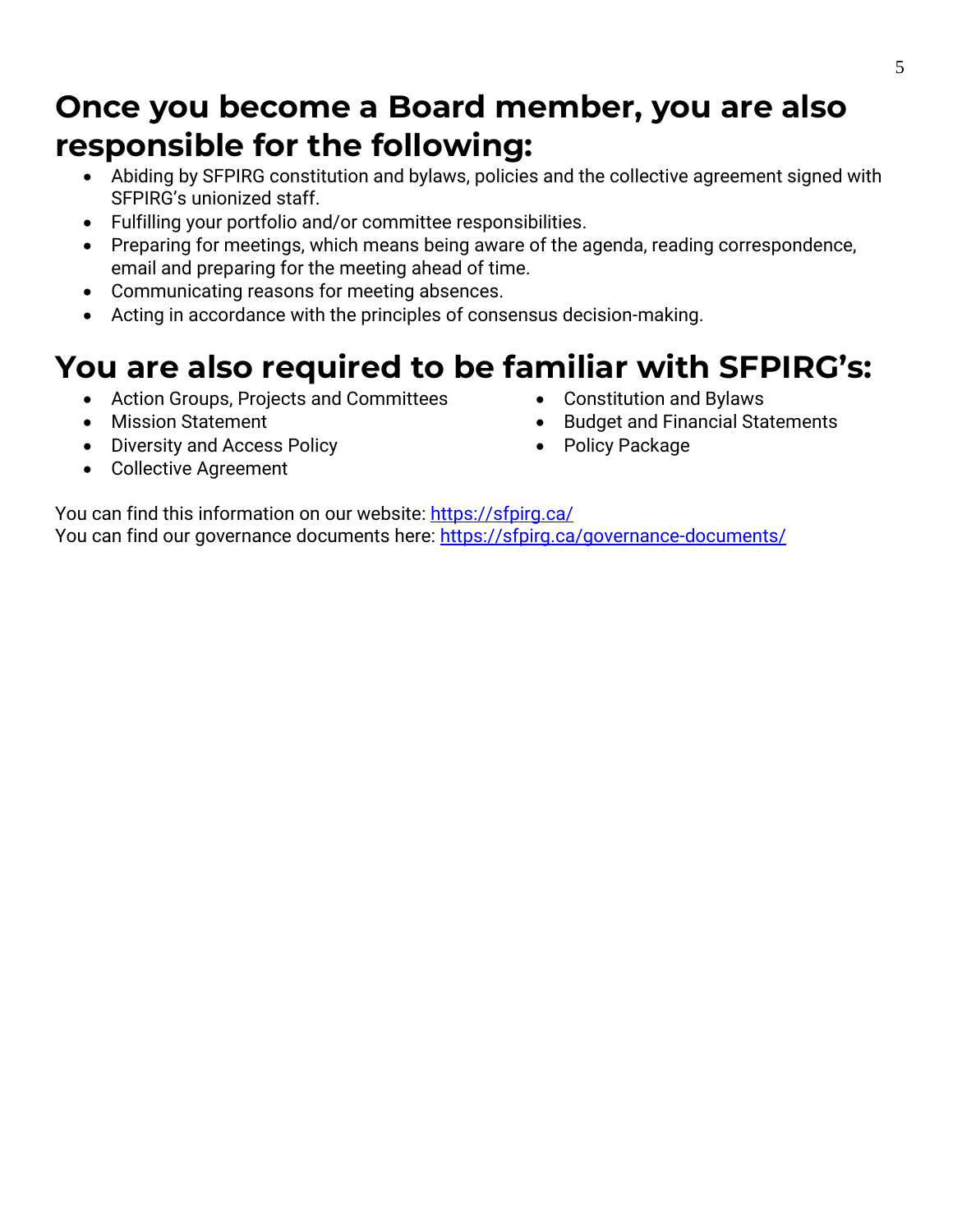# **How to get involved: Nominations and Elections Info**

## **Overview:**

If you are interested in being on the SFPIRG Board, you will need to complete all items of an SFPIRG Board of Directors Nomination Package and submit it to SFPIRG's Electoral Officer (EO) by Monday March 14<sup>th</sup> at 5pm. You will need to get signatures of 10 active members (SFU students or associate members) using Nomination Signature forms, provide a candidate statement, a photo, and to answer some questions about why you want to be on the Board. There are up to nine positions on the Board. If more than nine people are interested in being on the Board, we will be holding an election for the positions in the middle of March. If elections are held, your candidate statement, your answers to the questions, and your photo will be available to members during the election process.

## **2022 ELECTION TIMELINE**

Nomination Information Meetings: Friday March 4<sup>th</sup> 3:30-4:30pm OR Tuesday March 8<sup>th</sup> 2:00-3:00pm --DROP IN ANY TIME. Meeting links available:<https://sfpirg.ca/join-sfpirgs-board-of-directors-2022/>

- Come out if you are interested in being on the Board to find out more about what is involved, including more about SFPIRG, Board responsibilities & time commitment, the nominations procedure and other information.
- Anyone interested is strongly recommended to attend one of these meetings.

Nominations Open: Monday, February 28<sup>th</sup>

• Nominations packages and forms will be available by email via the Electoral Officer and on the SFPIRG website. Physical Nomination Signature forms can be printed or picked up in front of SFPIRG's office (SUB 1410).

Nominations Close: Monday, March 14th at 5pm

- All nominations must be submitted by email to eo@sfpirg.ca by 5pm in order to be considered for eligibility.
- Nominations will not be accepted after 5pm.

There are up to nine positions on the board. If there are more than nine people interested, then elections will be held and the below dates and events will go ahead.

Candidates Meeting: Wednesday, March 16<sup>th</sup> 2:00-3:00pm

- All candidates are required to attend. Extenuating circumstances will be considered by the EO, in advance of the meeting.
- An overview of the process, election guidelines and answering of questions.
- Candidates may start to submit their campaign material at this time. Campaign material can be submitted directly to the EO or to the SFPIRG office.

Campaigning can begin: Thursday, March 17<sup>th</sup>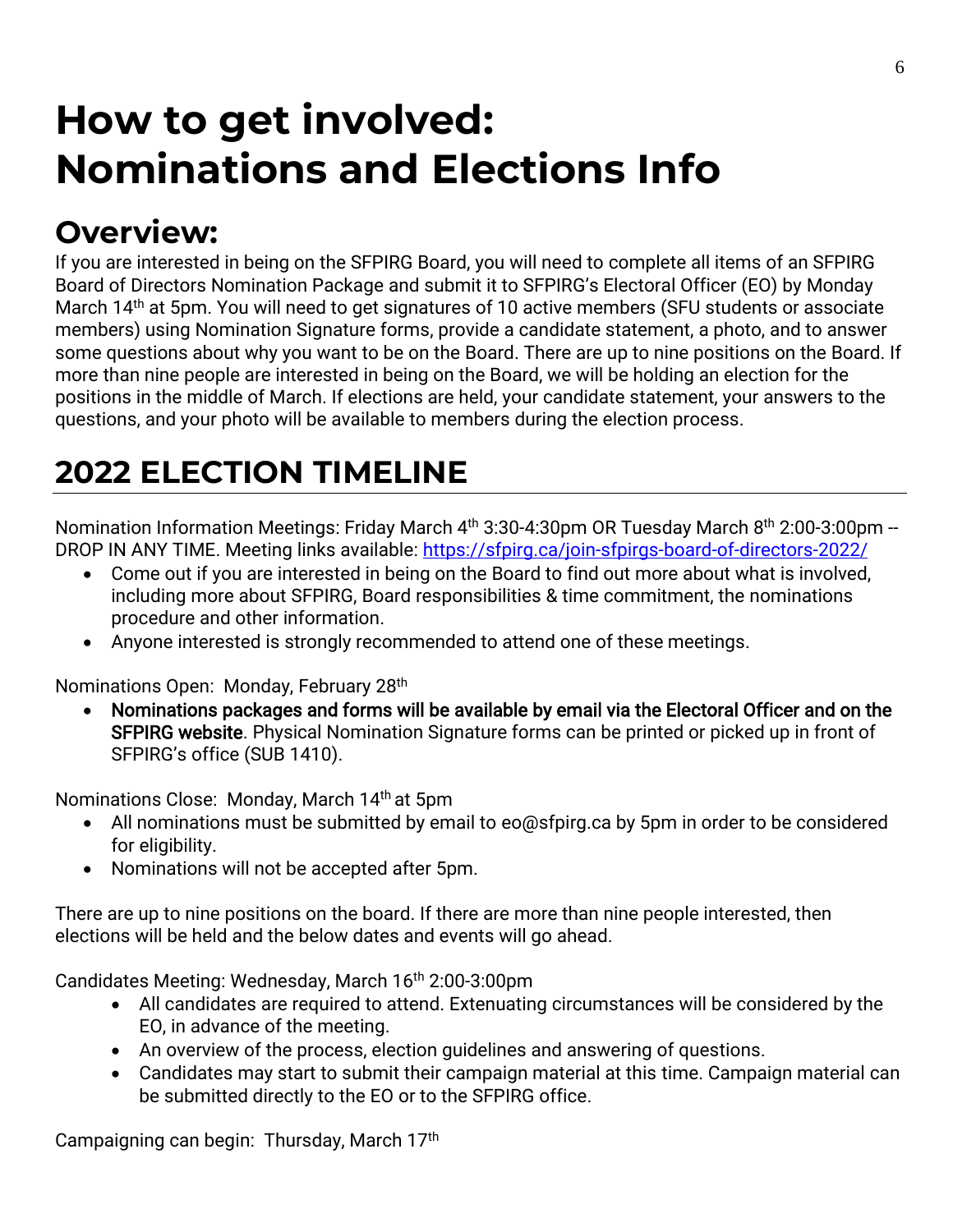- The EO will arrange for a collective candidates poster that will be distributed starting on this date.
- No campaigning is permitted before this time. Any candidate who does not comply will be disqualified.
- Full campaigning guidelines are later in this package.

Campaigning ends: Tuesday, March 29<sup>th</sup> at 12:01 am.

Voting: Tuesday, March 29<sup>th</sup> starting at 12:01 am running until Thurs March 31<sup>st</sup> at 12:01am.

- All voting will be done online
- No campaigning is permitted at this time

Results: Will be posted on the SFPIRG website within 48 hours of the closing on the polls.

#### **QUESTIONS?**

Contact the Electoral Officer, [eo@sfpirg.ca](mailto:eo@sfpirg.ca)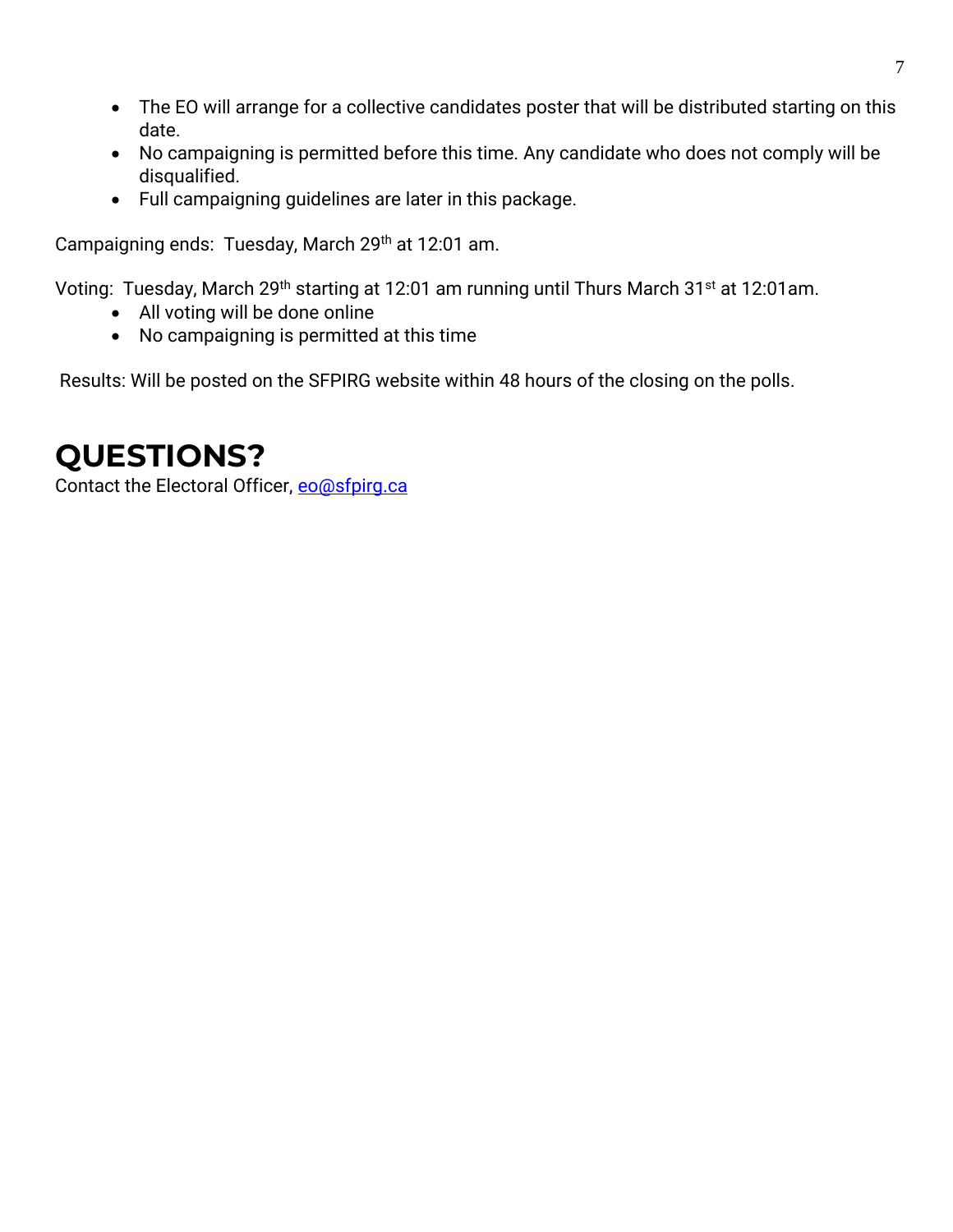# **2022 SFPIRG Board of Directors Amended Election Rules and Guidelines (For 2022 Only)**

## **Nomination Eligibility**

Acceptance of a nomination by the EO does not guarantee the eligibility of a candidate. If, at a later point in time, a candidate is found to be ineligible, that candidate will be disqualified.

In order to be eligible to be an SFPIRG Board Member, Nominees must be current Members in good standing of SFPIRG. Members include Ordinary Members, which are (from Bylaw 2.1a)) "all registered Simon Fraser University [undergraduate and graduate] students who have paid a Membership fee to the Society in at least one term within the current academic year" who have not opted out of the SFPIRG fee in the current term; and Associate Members (non-SFU students who have paid their annual membership fee). As per Bylaw 2.4b), only two positions are available to Associate Members on the SFPIRG Board. SFU students in their final semester during the elections period (who will not continue to be enrolled as students for the following year) are designated as Associate Members.

## **Candidates Meeting**

The Electoral Officer shall call a virtual candidates' meeting at the close of nominations, in order to clarify election procedures and requirements. The meeting is mandatory for all candidates. Other meetings may be called by the Electoral Officer, as needed.

## **Regulations for Candidate Electioning**

Candidates may begin campaigning 3 days after the close of nominations.

Candidates who wish to withdraw their candidacy must do so within 48 hours of the end of the nomination period.

Candidates in breach of any of the following rules or guidelines will be subject to disqualification and/or alternate consequences deemed appropriate by the Electoral Officer.

#### Campaign Materials

No candidates will be permitted to produce their own posters to post on campus or online. Instead, the Electoral Officer will arrange for the production of a collective candidate poster. Candidates who wish to do so may submit an appropriate photo and a write-up of approximately 200 words to go into a collective campaign poster for all candidates.

In order to inform members, candidates' answers to a set of standard questions will be available to members. (See Nomination form for questions.)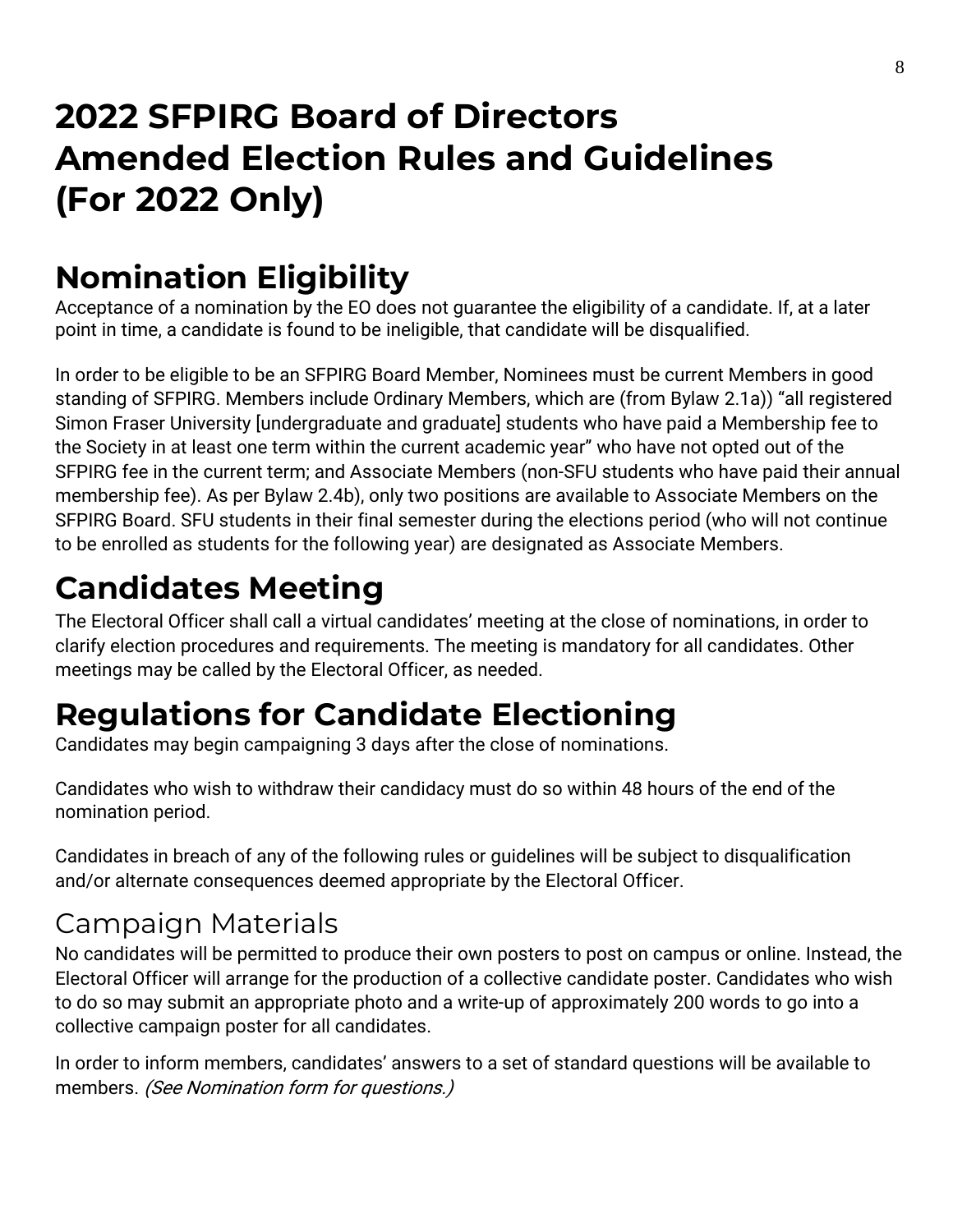Photos, bios and answers to the questions shall be, at minimum, posted on the SFPIRG Elections website.

The order of appearance of the candidates' information will be chosen at random.

In support of health and safety during the COVID-19 pandemic, all campaigning shall happen online only.

The use of email or other online methods (including websites and social media) to promote individual candidates is prohibited. Any person, including candidates, may use these electronic means to promote the election in general, including providing a link to the SFPIRG Elections website with more information on each of the candidates, or sharing SFPIRG social media posts.

Candidates found in violation of these rules will be disqualified.

#### Campaign Expenses

Since publicity will be taken care of by the EO in the form of a collective candidate's poster, candidates will not be given an individual campaign allowance. However, if a candidate feels that there is another form of publicity they would like to use, they may contact the EO to discuss costs and receive permission. A maximum of \$20 may be spent on campaign materials. The costs will then be reimbursed by SFPIRG to the candidate after the election period, providing that expense records and receipts are received by the EO by a deadline determined by the EO. In-kind donations must be included in the \$20 allowance.

## **Elections**

As per Bylaw 7.1(a) "Except for cases when positions on the Board are not contested, elections shall take place yearly." If there are more than 9 accepted nominations for the Board, the EO shall organize an election. If there are 9 or less accepted nominations, then the Board Members shall be acclaimed to their positions.

Up to two positions on the Board are available to Associate Members (as per Bylaw 2.4(b)). If there are 9 or less accepted nominations, but more than 2 who are Associate Members, then an election shall still be held for Associate Member positions. In this case the Ordinary Member Nominees shall be acclaimed.

If there are more than 9 accepted nominations for the Board, and an election held, only two Associate Members shall be voted in. In the case that more than two Associate Members are within the top nine, then the top two Associate Member nominees that get the most votes will gain positions on the Board, and the next top Ordinary Member candidate(s) will be given the remaining position(s).

# **Voting**

All voting members may vote for both Ordinary and Associate Member candidates. Each voting Member will have the opportunity to vote for up to a maximum of nine candidates. The top nine nominees who receive the most votes shall be considered elected to the Board.

## **Voting Options**

The Board has chosen balloting via electronic online voting.